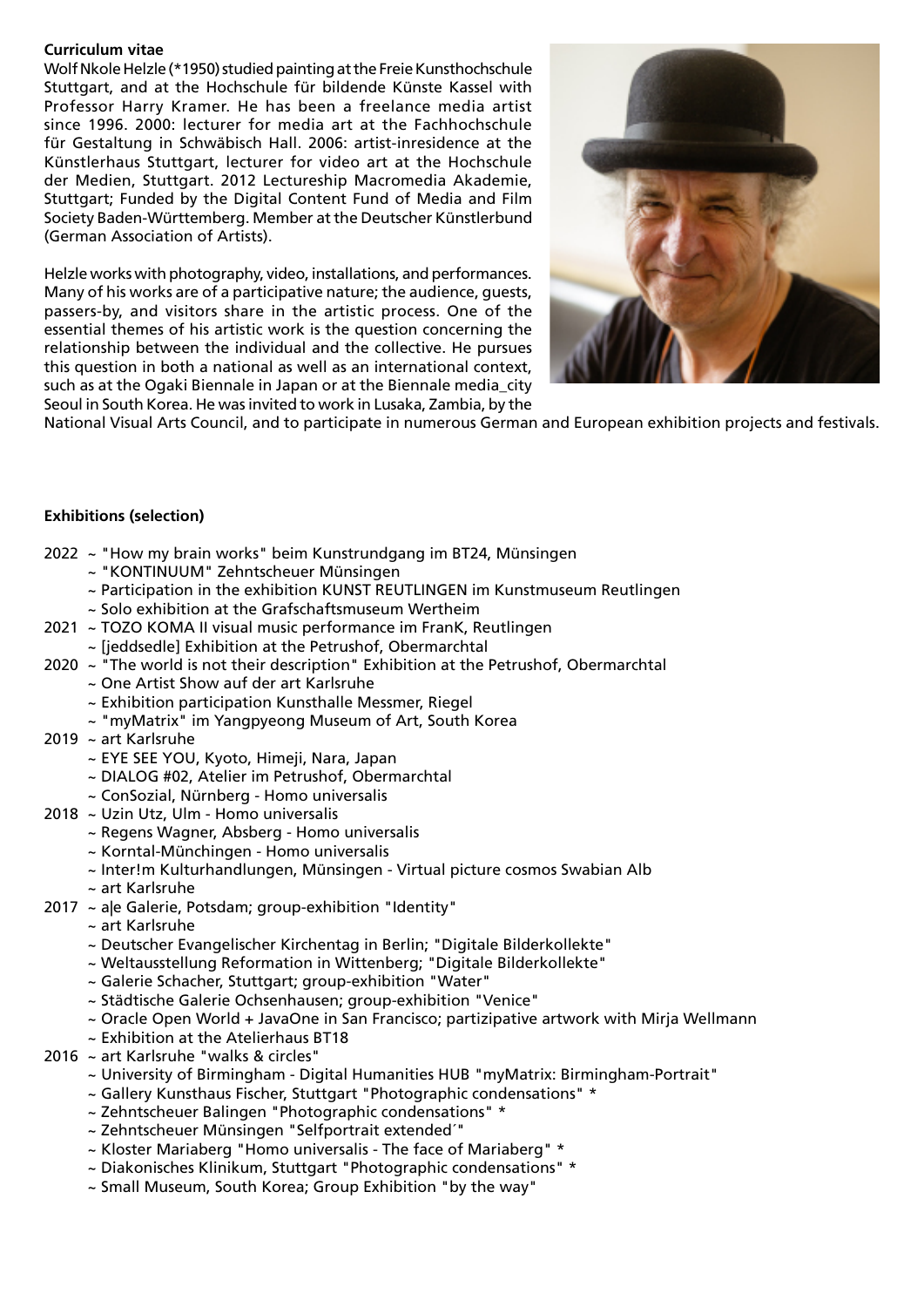- 2015 ~ art Karlsruhe "walks"
	- ~ Luxembourg Festival "myMatrix"
	- ~ Monastery Mariaberg "Pilgrimages photographic condensations" \*
	- ~ Endingen am Kaiserstuhl "Homo universalis" \*
	- ~ College of Art and Design, Beijing "The One and the Many" \*
	- ~ JavaOne-Conference, San Francisco "myMatrix"
	- ~ Fraunhofer Institut IIS "The Face of Fraunhofer IIS" \*
- 2014 ~ Galerie Kunstblick, Balingen "walks"
	- ~ Staatliche Schlösser und Gärten Baden-Württemberg Kloster Schussenried "ICH BIN WIR\_I AM WE" \*
	- ~ Museum Biedermann, Donaueschingen "Homo universalis"
	- ~ Art Bodensee with Museum Biedermann "Homo universalis"
	- ~ Arts Academy, Turku, Finland "Selfportrait.Extended"
	- ~ Photographic Centre PERI, Turku, Finland "Face of Turku"
	- ~ Hashima Festival, Hashima, Japan
	- ~ Gallery Kunsthaus Fischer, Stuttgart
	- ~ Welcome Center, Stuttgart "Homo universalis"
	- ~ Yangpyung Metropolitan Museum of South Korea. "Diffusion of empathy "conversation" Exhibition"
- 2013 ~ 26. Stuttgarter Filmwinter Festival for Expanded Media "I am we\_interactive image"
	- ~ TTR Reutlingen "I AM WE\_IDENTITY social media art projekt" \*
	- ~ Tepekule Convention Centre, Izmir, Turkey "I AM WE\_Exhibition & Symposion
	- ~ INTERIM Biennale, Münsingen "HOMO UNIVERSALIS"
	- ~ DMZ International Installation Art Exhibition, Korea
	- ~ Galerie der Stadt Bietigheim-Bissingen
- 2012 ~ Galerie der Stadt Eppingen "Homo eppingensis" \*
	- ~ Community fair Art fehur, Seoul, Korea
	- ~ a+gallery, Stuttgart "1. International I am we\_usermeeting & exhibition"
	- ~ Landtag, Stuttgart, 60 Jahre Baden-Württemberg MEDA ART PIECE "... and I am a part"
	- ~ Galerie der Stadt Ostfildern "Homo schaparuikenellsis" \*
	- ~ Global Net Art Project "I am we\_interactive image" www.interactive-image.org
- 2011 ~ BoschAreal, Stuttgart "... and I am a part" + "face to face visual music live performance" \*
	- ~ Space 15 (15 Tongui-dong, Jongno-gu, Seoul) "Human creativity and his environment"
	- ~ Marburg und Poitiers zum 50 jährigen Jubiläum der Städtepartnerschaft "Homo picto-marbourgeois"
	- ~ ilaArt, Stuttgart "Extended Bodies Visual Music Dance Performance"
	- ~ zwischenKunst, Stuttgart "interactive images" \*
	- ~ Künstlerhof, Rottenburg "Homo rottenburgensis"
	- ~ Sudhaus, Tübingen "THRee Visual Music Concert"
	- ~ 28. Festival des MIgrations, Luxemburg "... and I am a part"
- 2010 ~ Galerie Oberlichtsaal, Sindelfingen "Körper hoch zwei"
	- ~ Kunstmuseum Heidenheim "HR projections onto painted screens"
		- ~ Tübinger Tresorraum für elektrische Kunst "gehütete Geheimnisse interaktive Videoinstallation"
		- ~ Zehntscheuer Münsingen "ICH BIN WIR" \*
	- ~ Württembergischer Kunstverein, Stuttgart "Kunst und Gesellschaft"
- 2009 ~ Schloss Donzdorf, solo exhibition "Homo Donzdorfensis"
	- ~ 1.200 Jahre Münsingen "... and I am a part"
		- ~ UNESCO World-Youth-Festival, Stuttgart
		- ~ Museum für Kunst und Technologie, Schorndorf, solo exhibition
- 2008 ~ Japan Media Arts Festival, Tokyo: "*CHARACTERS"*
	- ~ fmx/artek 13th International Conference on Animation, Effects, Games and Digital Media, Stuttgart: "*ocean\_v1"* ~ "Biennale media\_city seoul 2008", Seoul, South Korea: *"Archiv Exhibition"*
- 2007 ~ Künstlerhaus Stuttgart: "*Ja&Nein", Visual Music Performance mit Axel Hanfreich & Jogi Nestel*
	- ~ Selfportrait\_a show for Bethlehem\_show for Peace, Casoria Contemporary Art Museum, Naples/Italy
		- ~ Selfportrait, MAC Museo de Arte Contemporaneo, Santa Fe/Argentina
		- ~ Staatsgalerie, Stuttgart: *"... and I am a part"*
		- ~ Researchers of Tomorrow, Neues Schloss, Stuttgart: *"... and I am a part"*
		- ~ 31. Deutscher Evangelischer Kirchentag, Köln
		- ~ Ökumenisches Zentrum, Stuttgart: *"... and I am a part"*
		- ~ "Correspondence : Korrespondenzen", Kunstverein Neuhausen
		- ~ Heiligkreuzkirche, Berlin: *"The endless variations of a continuum", Visual Music Concert mit Gert Anklam*
		- ~ Estrel Convention Center, Berlin: *"CHARACTERS interactive media installation"*
		- ~ Nomination for the Japanese Media Art Award 2007: *"CHARACTERS interactive media installation"*